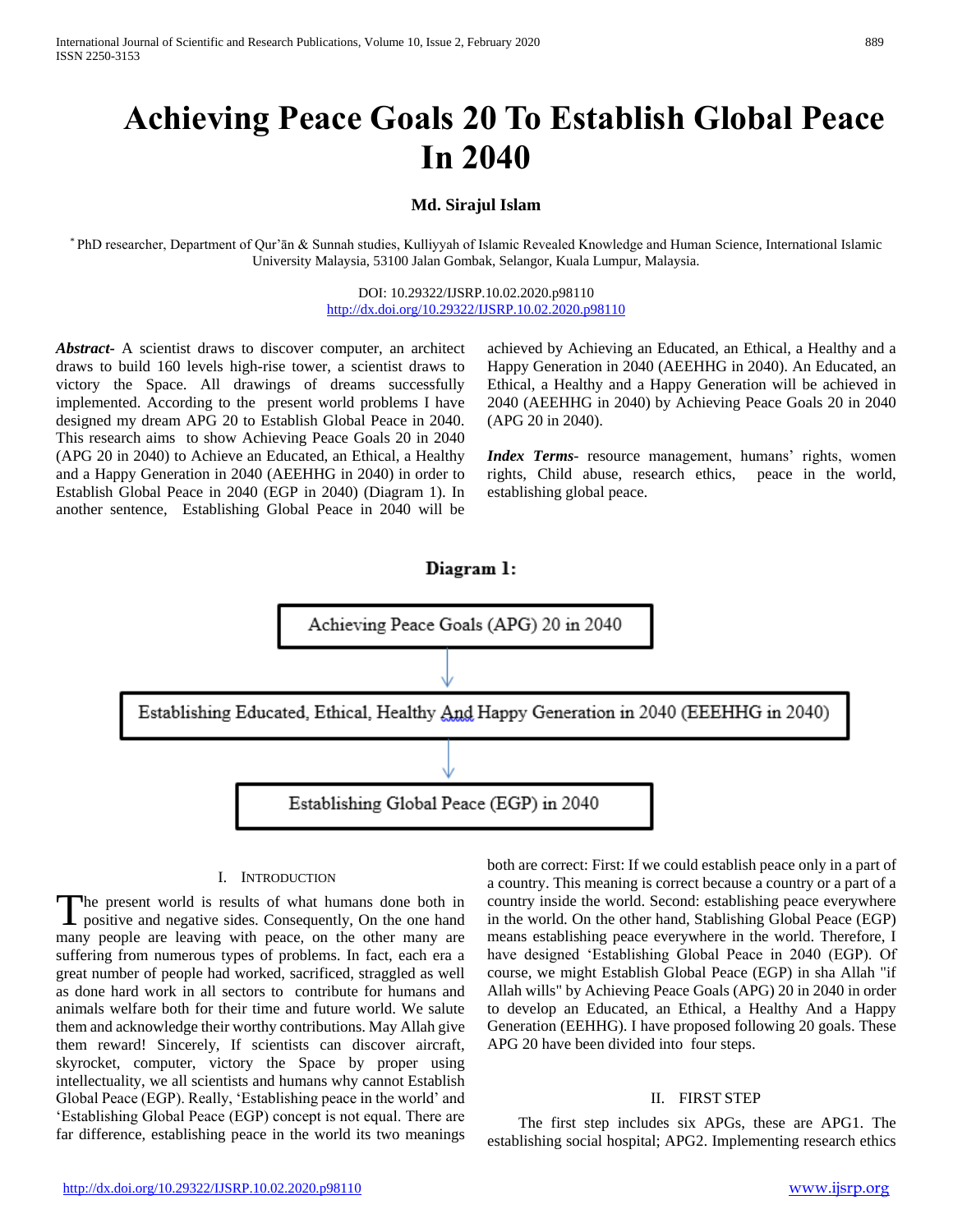in all disciplines of research; APG 3. Establishing humans' legal rights regardless; APG 4. Confirming healthy food and drinks for all population of the world; APG 5. controlling drug abuse as well as APG 6. Eliminating misconducts and corruptions in medical, medicine and treatment approaches.

## **APG 1. Establishing Social Hospital**

 A hospital is a healthcare institution where patients are systematically treated by specialized staff and equipment or, more generally, an institution providing medical and surgical treatment and nursing care for sick or injured people<sup>1</sup>. In fact, human has been consisted with body and soul. Mind is a part and parcel of human body. Place of mind is soul in human.

 It is obvious that humans are facing and fighting with many types of character diseases, and shortage of mind's vitamins. At the same time, they are facing and fighting with numerous problems related to persons, families, societies, religions as well as nations. There are a lot of social problems that are social diseases in our societies such as illegally divorce, drug addicted, child abuses, not caring parents, killing innocent people, usury, irresponsibility, abusing of power and resources, accusation, backbiting, bribe, crime, terrorism and so on.

 Indeed, hospital is known for treatment for diseases of health. Where is the 'Social Hospital'? It is vital for treatment the society that has been suffering from various types of diseases for a long time. Hence, establishing social hospital is essential in our societies, in every country to treatment humans' unexpected behavior, dishonesty, injustice, unethical activities, evil deeds, enemy, jealously and so on.

# **APG2. Implementing Research Ethics in All Disciplines of Research**

Research ethics provides guidelines for the responsible conduct of research to ensure all research is conducted at a high ethical standard<sup>2</sup>. . Research ethics provides guidelines for the responsible conduct of research, educates and monitors scientists conducting research to ensure a high ethical and a systematic acceptable standard<sup>3</sup>. It is worthwhile mentioning that the research ethics is a key part of advanced academic learning in all academic disciplines, as it prevents different forms of misconduct and fraud<sup>4</sup>. We should also remember that there is a huge list of unethical activities, many researchers as deviations from acceptable research practice<sup>5</sup>. The current world is depend on research. humans are depend on research and development forever. Unethical research is a obstacle in establishing global peace. We have to responsible and very serious in order to practice research ethics in all disciplines of research.

# **APG 3. Establishing Humans' Legal Rights Regardless**

 $\overline{a}$ 

 Humans' mind want to do or to achieve both what is useful and harmful in their present life and ultimately harmful for life after death. Hence, humans have to follow divine guidelines about their rights. People who well grounded in knowledge they can interpret divine guidelines about humans' legal rights regardless. So, if we want to protect ourselves from harm, distraction, disaster and so on we have to be thoughtful about what is good and what is evil in our daily life. Also, each person has to be responsible regarding legal rights and dignity of people in society regardless. If everybody attain his/her deserved justified rights consequently could be establish global peace.

#### **APG 4. Confirming Healthy Food And Drinks For All Population Of The World**

 First of all we need healthy children and healthy other all age group of people to do work in order to achieve peace goals 20 in 2040 to establish global peace. Therefore, we have to ensure as much as possible healthy food and drinks for all population of the world.

## **APG 5. Controlling Drug Abuse**

 Drug abuse is a serious social problem in the contemporary world. Specially, our youths who are pillars of the future world. Drug addiction is destroying our young generation, addicted pregnant mothers give birth unhealthy baby. Drug abuse leads to do crime, evil deeds and unexpected behavior in personal life that creates problems in family, social business, official and political environment. Controlling Drug Abuse is utmost urgent subject.

#### **APG 6. Eliminating Misconducts and Corruptions in Medical, Medicine and Treatment Approaches**

 Misconducts and corruptions in medical, medicine and treatment in the present world in developing countries is obvious. It is threat for human life and children those are pillars of the future country and the future world. Hence, we have to solve this problem by a systematic way. Teaching medical ethics and its practice is the best method to improve the present unexpected situation. Without healthy population we cannot imagine peace in the world.

## III. SECOND STEP

 The second step covers 6 APGs these are APG 7. Establishing women rights in all societies in all countries in the world; APG 8. Eliminating child abuse from the world; APG 9. Eliminating illiteracy from the world; APG 10. Including a mandatory subject ethics education in all classes from primary to PhD in all schools, colleges and universities; APG 11. Including mandatory subject comparative religion in all classes from primary to PhD in all school, college and university and APG 12.

<sup>3</sup> Kiulah, B. M. (2013). A Discussion On The Ethical Issues Encountered In The Process Of Carrying Out Research.

<sup>4</sup> Kruk, J. (2013). Good scientific practice and ethical principles in scientific research and higher education. Central European Journal of Sport Sciences and Medicine, 1(1), 25-29.

<sup>5</sup> Kruk, J. (2013). Good scientific practice and ethical principles in scientific research and higher education. Central European Journal of Sport Sciences and Medicine, 1(1), 25-29.

<sup>1</sup> Capolongo, S., Bottero, M. C., Lettieri, E., Buffoli, M., Bellagarda, A., Birocchi, M., ... & Gola, M. (2015). Healthcare sustainability challenge. In Improving Sustainability During Hospital Design and Operation (pp. 1-9). Springer, Cham.

<sup>2</sup> McKellar, K., & Toth, N. (2016). Ethical Considerations in Face-to-Face and Internet-Mediated Research with Teenage Populations. In Perspectives on HCI Research with Teenagers (pp. 29-59). Springer, Cham.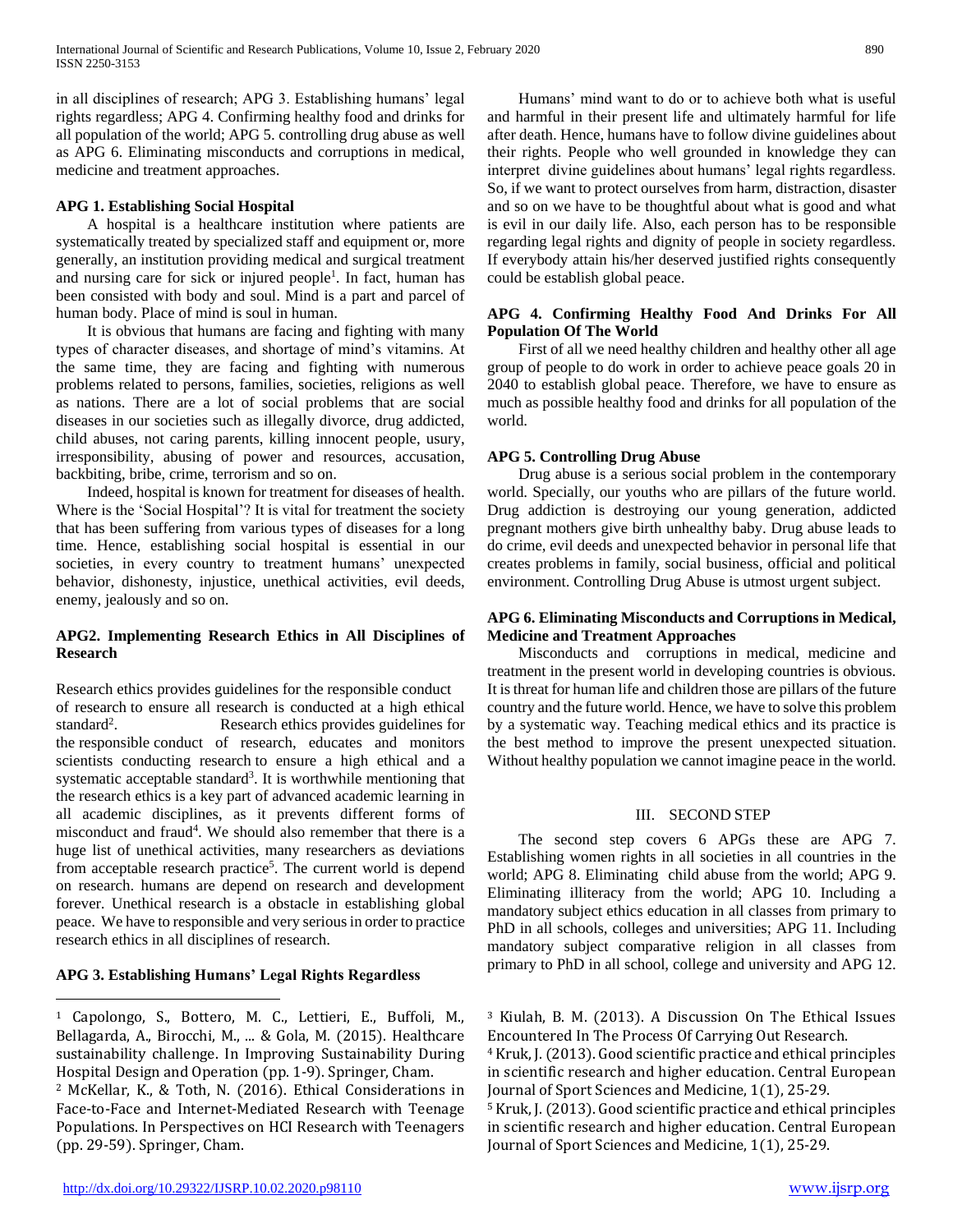Establishing inter religious harmony in all societies in all countries in the world.

#### **APG 7. Establishing Women Rights in All Societies in All Countries in the World.**

 Healthy, happy and honest women means healthy, happy and honest husband, children and family. Such family leads to establish peace in society. So, women is the most important part of our global population. Women might be healthy, happy and honest if they attain their all deserved rights properly.

## **APG 8. Eliminating Child Abuse From the World.**

 Child abuse or child maltreatment is physical, sexual, psychological maltreatment, neglect of a child or children, especially by a parent or a caregiver. Child abuse may include any act or failure to act by a parent or a caregiver that results in actual or potential harm to a child, and can occur in a child's home, or in the organizations, schools or communities the child interacts with. The terms child abuse and child maltreatment are often used interchangeably, although some researchers make a distinction between them, treating child maltreatment as an umbrella term to cover neglect, exploitation, and trafficking. Different jurisdictions have developed their own definitions of what constitutes child abuse for the purposes of removing children from their families or prosecuting a criminal charge<sup>6</sup>.

 Child labour refers to the exploitation of children through any form of work that deprives children of their childhood, interferes with their ability to attend regular school, and is mentally, physically, socially or morally harmful<sup>7</sup>. Such exploitation is prohibited by legislation worldwide<sup>8,9.</sup>

 A succession of laws on child labour, the so-called [Factory](https://en.wikipedia.org/wiki/Factory_Acts)  [Acts,](https://en.wikipedia.org/wiki/Factory_Acts) were passed in the UK in the 19th century. Children younger than nine were not allowed to work, those aged 9–16 could work 16 hours per day per the [Cotton Mills Act.](https://en.wikipedia.org/wiki/Cotton_Mills,_etc._Act_1819) In 1856, the law permitted child labour past age 9, for 60 hours per week, night or day. In 1901, the permissible child labour age was raised to  $12.^{10}$ , <sup>11</sup>. Our vision is Establishing Educated, Ethical, Healthy and Happy Generation (EEEHHG) in 2040. Hence, we have to eliminate all types of child abuse from the world in order to attain (EEEHHG) in 2040.

 $\overline{a}$ 

6 Child Child Abuse

[https://en.wikipedia.org/wiki/Child\\_abuse#Child\\_trafficking](https://en.wikipedia.org/wiki/Child_abuse#Child_trafficking) retrieved 19/12/19

#### **APG 9. Eliminating Illiteracy From the World.**

 It may appear facile to state that mass illiteracy and thirdworld poverty go hand in hand, but third-world governments invariably look to the eradication of illiteracy as both a means and a sign of entering a prosperous, modern world<sup>12</sup>. UNESCO has been playing the most prominent role to attain the goal of global literacy at the heart of its endeavours ever since its foundation in 1946"<sup>13</sup>. In the early 1990s, UNESCO estimated that perhaps 97% of the world's 650 million disabled persons were unable to read or write, leading to significant efforts throughout the developing world to ensure that all children with disabilities attended school through 'inclusive education' programmes <sup>14</sup>. Even the view of Shuman, Inkeles, and Smith is widely held, that "… the skill of reading and its later use are more important than any specific content learned in school." Because of the general lack of credible statistics, it is difficult to assess the extent of world illiteracy<sup>15</sup>.

 Illiterate persons face many problem in the modern world. There are far deference between illiterate persons who were live in past and who are living in the present world. We have to identify causes and issues surrounding illiteracy then extend effort and policy to overcome this problem. Poverty is a major cause for child labour that prevents them going to school to learn reading and writing. If we want to ilmenite illiteracy from the world we have to ensure child' rights and abolish child labour.

## **APG 10. Including a Mandatory Subject Ethics Education in All Classes From Primary to PhD in All Schools, Colleges and Universities.**

 The Concise Oxford English Dictionary defines ethics as 'the science of morals, treatise on this, moral principles or rules o f conduct'<sup>16</sup>. Ethics is a branch of philosophy that deals with morals. It is the philosophy of what is right and wrong<sup>17</sup>. Ethics is a branch of philosophy that theoretically, logically, and rationally determines right from wrong, good from bad, moral from immoral, and just from unjust actions, conducts, and behaviour<sup>18</sup>. Ethics education is essential for all humans. Many higher educated persons are doing corruptions and unethical deeds. Hence, to minimize corruptions and unethical deeds ethics education have to

<sup>14</sup> Groce, N. E., & Bakhshi, P. (2011). Illiteracy among adults with disabilities in the developing world: a review of the literature and a call for action. International Journal of Inclusive Education, 15(10), 1153-1168.

<sup>15</sup> Harman, D. (1970). Illiteracy: an overview. Harvard Educational Review, 40(2), 226-243.

<sup>16</sup> Mewafarosh, R., & Naeem, F. (2016). Impact of business ethics and CSR on augmenting social responsibilities: a study of select companies. Review of HRM, 4(2), 11.

<sup>17</sup> Shamoo, A. E., & Dunigani, C. D. (2000). Ethics in Research2 (44535B). Proceedings of the Society for Experimental Biology and Medicine, 224(4), 205-210.

<sup>18</sup> Mujtaba, B. G. (1997, March). Corporate Ethics Training Programs. In Developments in Business Simulation and Experiential Learning: Proceedings of the Annual ABSEL conference (Vol. 24).

<sup>7</sup> "What is child labour?". International Labour Organization. 2012.

<sup>8</sup> "Convention on the Rights of the Child". United Nations. Archived from the original on 3 October 2006. Retrieved 2006-10-05.

<sup>9</sup> "International and national legislation - Child Labour". International Labour Organization. 2011.

<sup>10</sup> Laura Del Col (West Virginia University). "The Life of the Industrial Worker in Nineteenth-Century England"

<sup>&</sup>lt;sup>11</sup> "The Factory and Workshop Act, 1901"

<sup>12</sup> Jones, P. W. (2018). International policies for Third World education: UNESCO, literacy and development. Routledge.

<sup>13</sup> Jones, P. W. (2018). International policies for Third World education: UNESCO, literacy and development. Routledge.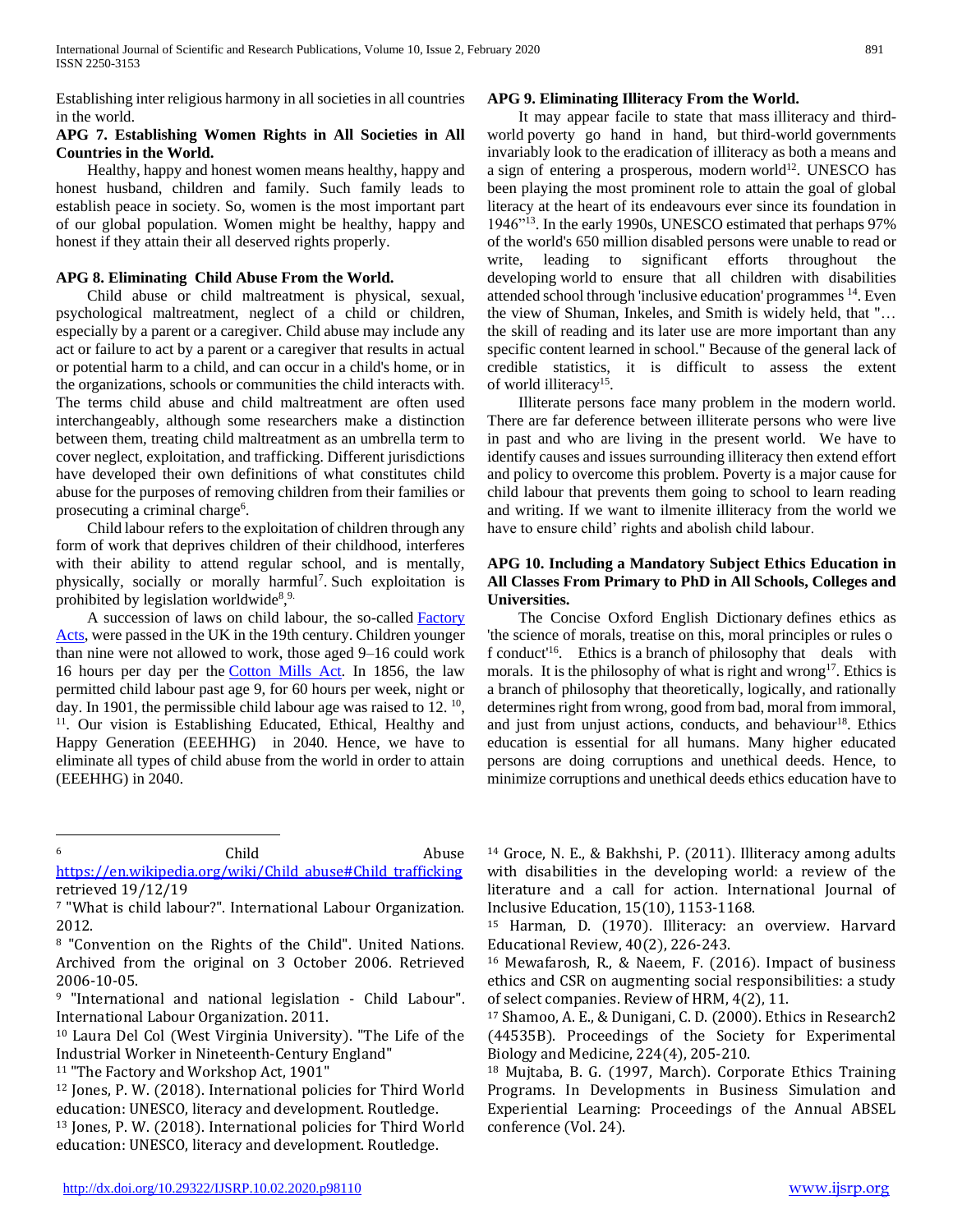be mandatory for all students in all classes in their education institutions from five to PhD.

 Educational institutions have to include in classes from five to PhD following ethical subjects: in class five health ethics, in class six religious ethics, in class seven social and natural environmental ethics, in class eight responsibility and interfaith ethics, in class nine parental ethics, in class ten child care ethics. Likewise, in H.S.C  $1<sup>st</sup>$  year food ethics, in H.S.C  $2<sup>nd</sup>$  year neighbor ethics. In honors  $1<sup>st</sup>$  year business ethics,  $2<sup>nd</sup>$  year job ethics, in  $3<sup>rd</sup>$  year teaching ethics as well as in  $4<sup>th</sup>$  year medical ethics. Similarly, in master  $1<sup>st</sup>$  year political ethics, in  $2<sup>nd</sup>$  year research ethics as well as in PhD research ethics respectively.

#### **APG 11. Including Mandatory Subject Comparative Religion in All Classes From Primary to PhD in All Schools, Colleges and Universities.**

 Misunderstanding about religions and religious practices is cause of frequently religious conflicts in several places in the world. Really, religious conflicts impact on specially economy of a country, world politics, social ecosystems, humans rights, religious rights ultimately obstacle in establishing global peach and harmony. The researcher think studying comparative religions is the best way to eliminate religious ignorance and to stop religious conflicts in the world. Hence, if we could manage teaching the comparative religions subject our students in all classes from primary to PhD in all schools, colleges and universities. Consequently, after 20 years we will find a generation that respect each other's believe and religious practices, could be established inter faith harmony that is essential to establish global peach.

#### **APG 12. Establishing Inter Religious Harmony in All Societies in All Countries in the World.**

 Interreligious harmony to stop religious conflict from the Qur'anic perspective is an intellectual effort. It is a dynamic attempt to establish religious freedom, social justice and human dignity globally. A large number of the world's population including both Muslims and people of other faiths are amazingly ignorant about the importance of interreligious harmony. Therefore, religious conflict and unexpected clashes among them regarding religious issues in some places around the world take place. Hence, scholars from every religion have the crucial responsibility of conducting research in developing global interreligious harmony in order to eradicate religious conflict on religious issues. To elucidate interreligious harmony Muslim scholars could develop comprehensive and uncontroversial research from the Qur'anic standpoint.

## IV. THIRD STEP

 The third step comprises 6 APGs such as APG 13. Confirming proper resource management to protect natural ecosystem and environment; APG 14. Creating job opportunity for all youth regardless; APG 15. Protecting biodiversity; APG 16. Confirming sufficient green areas in all countries in the world; APG 17. Implementing business ethics in all companies in all countries around the world and APG 18. Synthesis between science and spirituality.

## **APG 13. Confirming Proper Resource Management to Protect Natural Ecosystem and Environment.**

 There are many types of resources in the earth such as animal resources, plant resources, mineral resources, human resources and so on. Abusing resources is a key cause for social and natural disaster. Hence, to better utilize these resources proper resource management is a vital subject in order to protect natural ecosystem and environment.

#### **APG 14. Creating Job Opportunity for All Youth Regardless.**

 Youth want to do work. They never like to do evil if they get opportunity to do good. Of course there have exceptional cases. But most majority youth like to maintain a discipline life. So, job crises is a big problem in the world. Diabetic as mother of all disease likewise job crises is mother of social problems. If youth can be busy with their job they will not get time to think and do evil. Hence, within 2040 we might confirm job opportunities for all youth.

#### **APG 15. Protecting Biodiversity.**

 Biodiversity is aesthetic natural resource. Natural environment can be destroyed if biodiversity will not be protected. Hence, humans are always depended on biodiversity. We cannot establish global peace unless protect biodiversity. For protecting biodiversity proper resource management policy is a vital subject in the current world.

#### **APG 16. Confirming Sufficient Green Areas in All Countries in the World.**

 Green area is life support of human and other bio-diversity. If we follow natural environment scientists suggestions we could achieve our expected goal in confirming sufficient green areas in all countries in the world.

#### **APG 17. Implementing Business Ethics in All Companies in All Countries Around the World.**

 Business ethics might play important role to produce healthy and environmental and humans friendly products. Businessman have a great role and opportunity to contribute in peace establish agenda. Never can be achieved global peace without contribution of businessmen. They can contribute by financial supporting and following business ethics.

## **APG 18. Synthesis Between Science and Spirituality.**

 Synthesis between science and spirituality is essential. Spirituality is a vital subject for scientists, leaders and general people to protect resources and technology from abuse. Spirituality helps scientists to utilize research ethics in order to stay away from harmful inventions that degrade humans' nature, morality, humanity, and social and natural ecosystems. Spirituality teaches humans to be united on truth, ethics, justice, ideology, humanity, responsibility and so on. If people are harmonized with these holistic qualities, they will never abuse their power, resources and technology. Subsequently, could be achieved global peace.